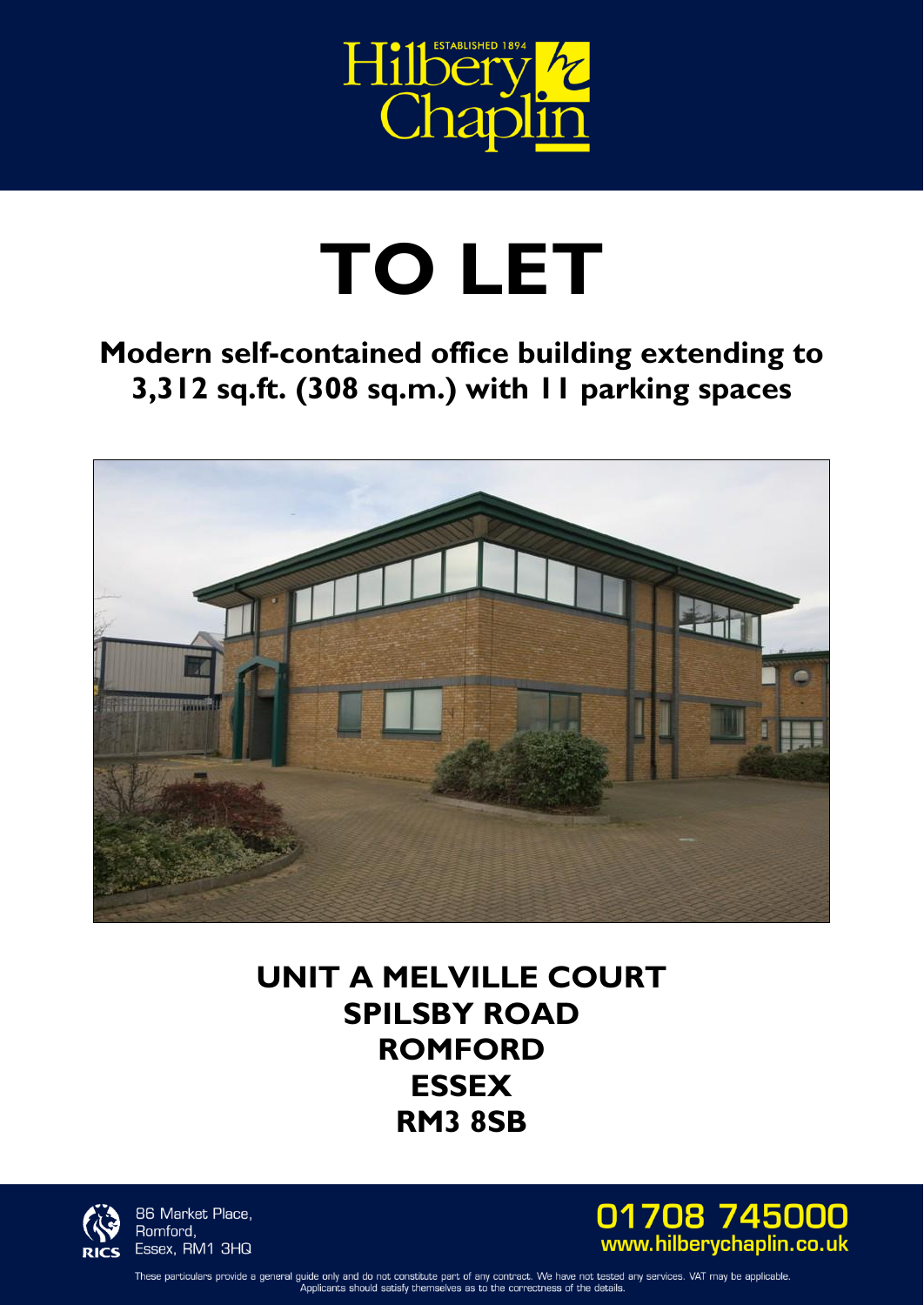The property is prominently situated fronting Spilsby Road on the Harold Hill Corner. The M25 (Junction 28 Brook Street turn off for Brentwood) is in close **Location**  Industrial Estate, just off the A12 Colchester Road, close to its junction with Gallows proximity.

 style office building with 11 car parking spaces. **Description**  The property comprises a modern detached and self-contained two storey pavilion

**Salient features include:** 

- **Self-contained building.**
- **11 parking spaces.**
- **Suspended ceilings with recessed lighting.**
- **Gas fired central heating.**
- **Mitsubishi multi-split electric air conditioning.**
- **Kitchen and WC facilities.**
- **Separate disabled WC.**

| <b>Accommodation</b> |      |                                                                                                                                                                                                                                                                                                                                                            |                                                                                                                                                                                       | <b>Net Internal Area</b>                              | <b>Gross Internal Area</b>                   |
|----------------------|------|------------------------------------------------------------------------------------------------------------------------------------------------------------------------------------------------------------------------------------------------------------------------------------------------------------------------------------------------------------|---------------------------------------------------------------------------------------------------------------------------------------------------------------------------------------|-------------------------------------------------------|----------------------------------------------|
|                      |      |                                                                                                                                                                                                                                                                                                                                                            | Ground floor<br>First floor<br><b>Total</b>                                                                                                                                           | $1,651$ sq.ft.<br><u>1,661 sq.ft.</u><br>3,312 sq.ft. | 2,030 sq.ft.<br>2,029 sq.ft.<br>4,059 sq.ft. |
| Lease<br><b>Rent</b> | Term |                                                                                                                                                                                                                                                                                                                                                            | & The property is available by way of a new full repairing and insuring lease, for a length<br>of term to be agreed, at a rental of $£60,000$ per annum exclusive of other outgoings. |                                                       |                                              |
| <b>VAT</b>           |      | We understand the property has not been elected and therefore VAT is not payable<br>on the rent.                                                                                                                                                                                                                                                           |                                                                                                                                                                                       |                                                       |                                              |
| <b>Rates</b>         |      | The property has two rating assessments. The building is assessed as having a rateable<br>value of $£43,250$ , whilst the II parking spaces are separately assessed as having a<br>rateable value of £6,100. Interested parties are advised to contact the Business Rates<br>Department of London Borough of Havering Borough to verify the rates payable. |                                                                                                                                                                                       |                                                       |                                              |
| <b>EPC</b>           |      | The property has been assessed as having an energy performance rating of D-79. A<br>copy of the EPC can be made available upon request.                                                                                                                                                                                                                    |                                                                                                                                                                                       |                                                       |                                              |
| <b>Legal Costs</b>   |      | Each party to bear their own legal costs incurred in the transaction.                                                                                                                                                                                                                                                                                      |                                                                                                                                                                                       |                                                       |                                              |
| <b>Viewing</b>       |      | By prior appointment with sole agents:                                                                                                                                                                                                                                                                                                                     |                                                                                                                                                                                       |                                                       |                                              |
|                      |      |                                                                                                                                                                                                                                                                                                                                                            | John Waller<br><b>Hilbery Chaplin</b><br>Tel: 01708 745 000                                                                                                                           |                                                       |                                              |

**Tel: 01708 745 000 Email: johnwaller@hilberychaplin.co.uk** 

Ref 274

www.hilberychaplin.co.uk